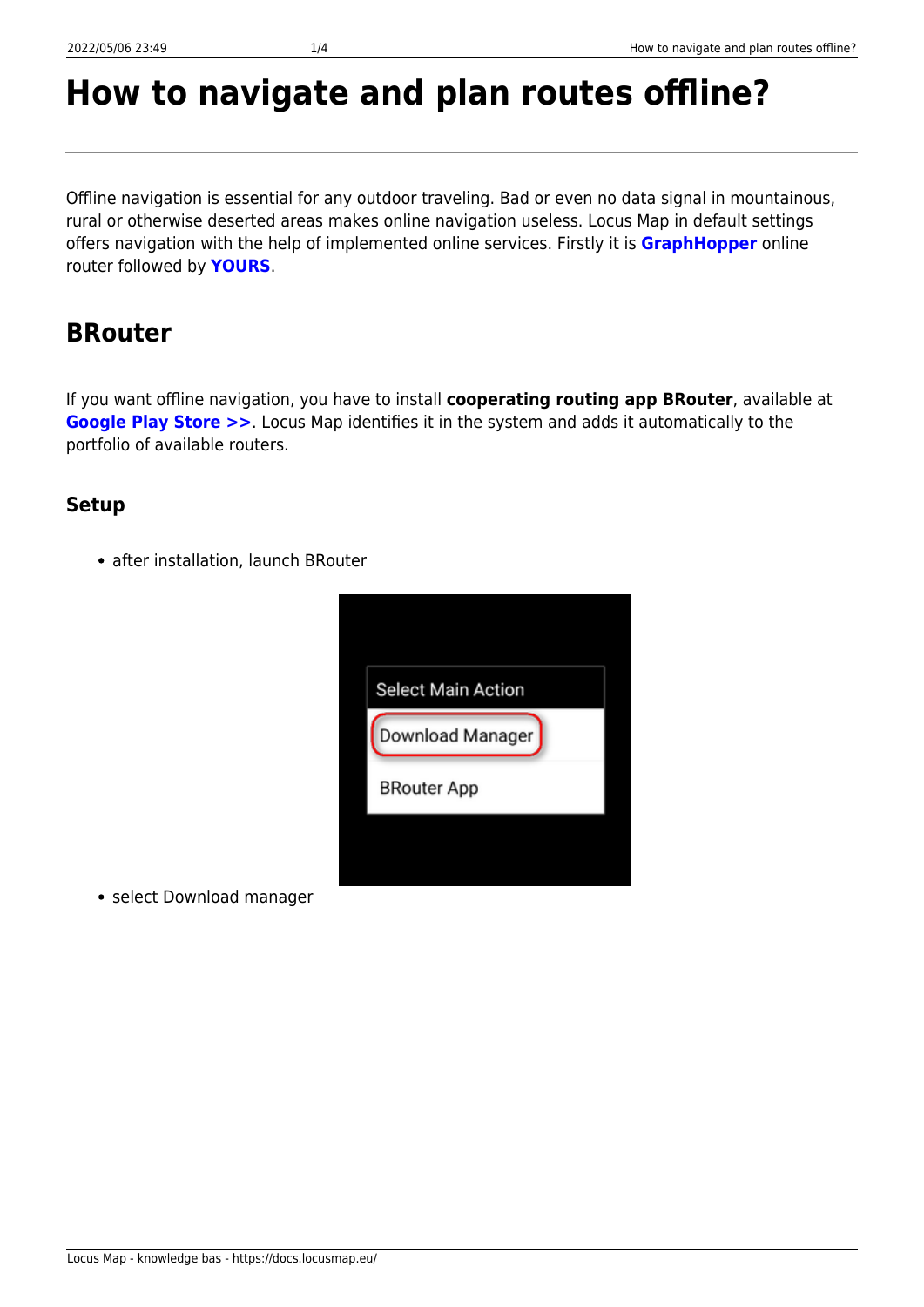

• zoom in and select the area you need for offline routing



• set BRouter as default router in Locus menu > settings > navigation > router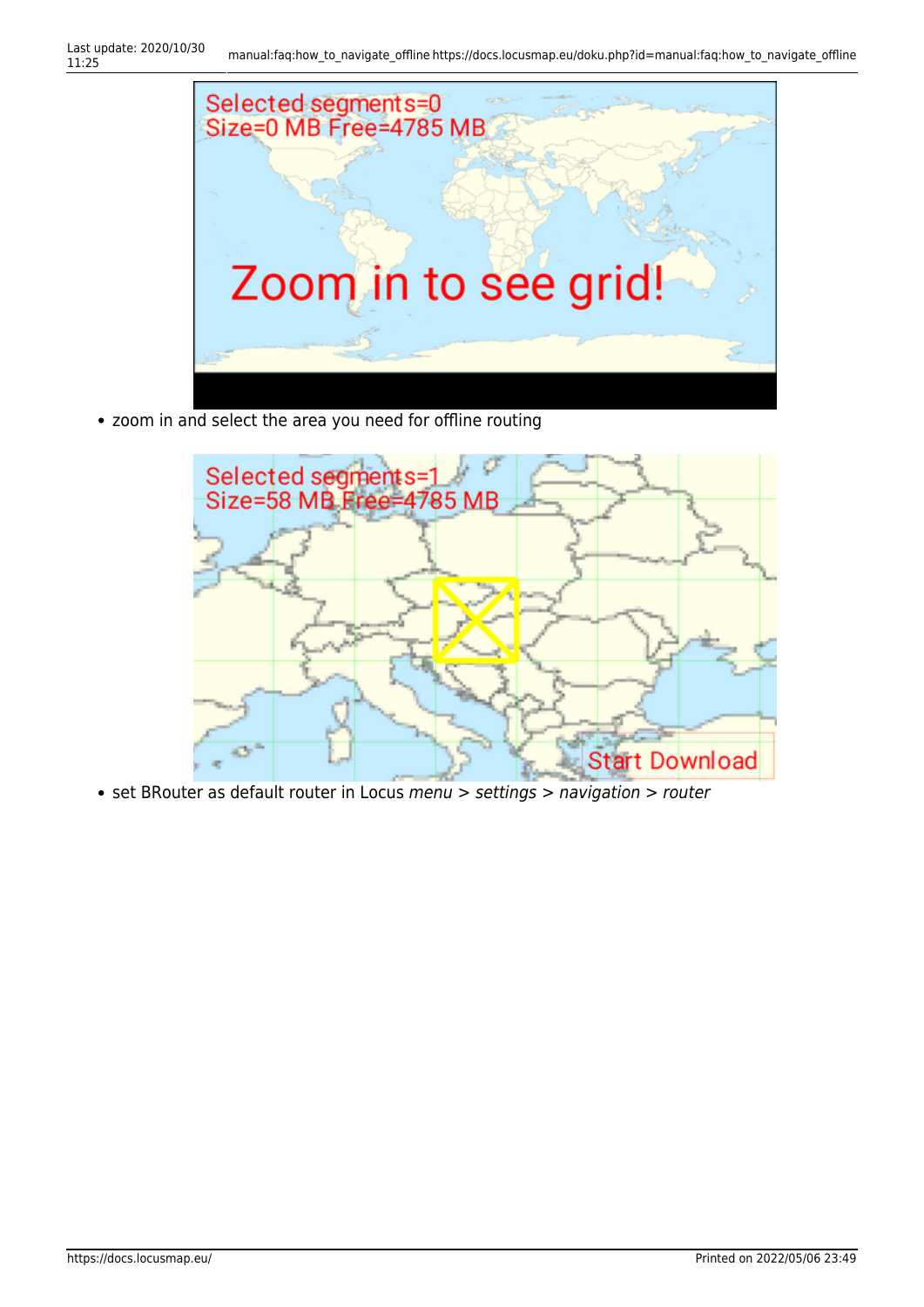

then start navigation as usual by **[Navigate to](https://docs.locusmap.eu/doku.php?id=manual:user_guide:functions:navigation:point-to-point)** function and **you will be navigated offline**.

BRouter remains set as default also for route drawing in the [Route planner](https://docs.locusmap.eu/doku.php?id=manual:user_guide:tracks:planning)

#### **Advanced options**

Although BRouter user interface looks quite simple, the app offers quite a lot of various settings, creating custom navigation profiles etc. A rich source of info and tips is this [wiki-blog >>](https://github.com/poutnikl/Brouter-profiles/wiki). BRouter provides also a [web app,](http://brouter.de/brouter-web/) enabling route planning on a big PC screen and consequent export to GPX file and then to Locus Map.

## **GraphHopper**

An alternative to BRouter is **[GraphHopper](https://graphhopper.com/)**. An unofficial Locus GrapHopper offline add-on is still in development but is free to use. It is not available at Google Play yet – all necessary links and relevant information are summed up in [this forum thread >>.](http://forum.locusmap.eu/index.php?topic=4036.0)